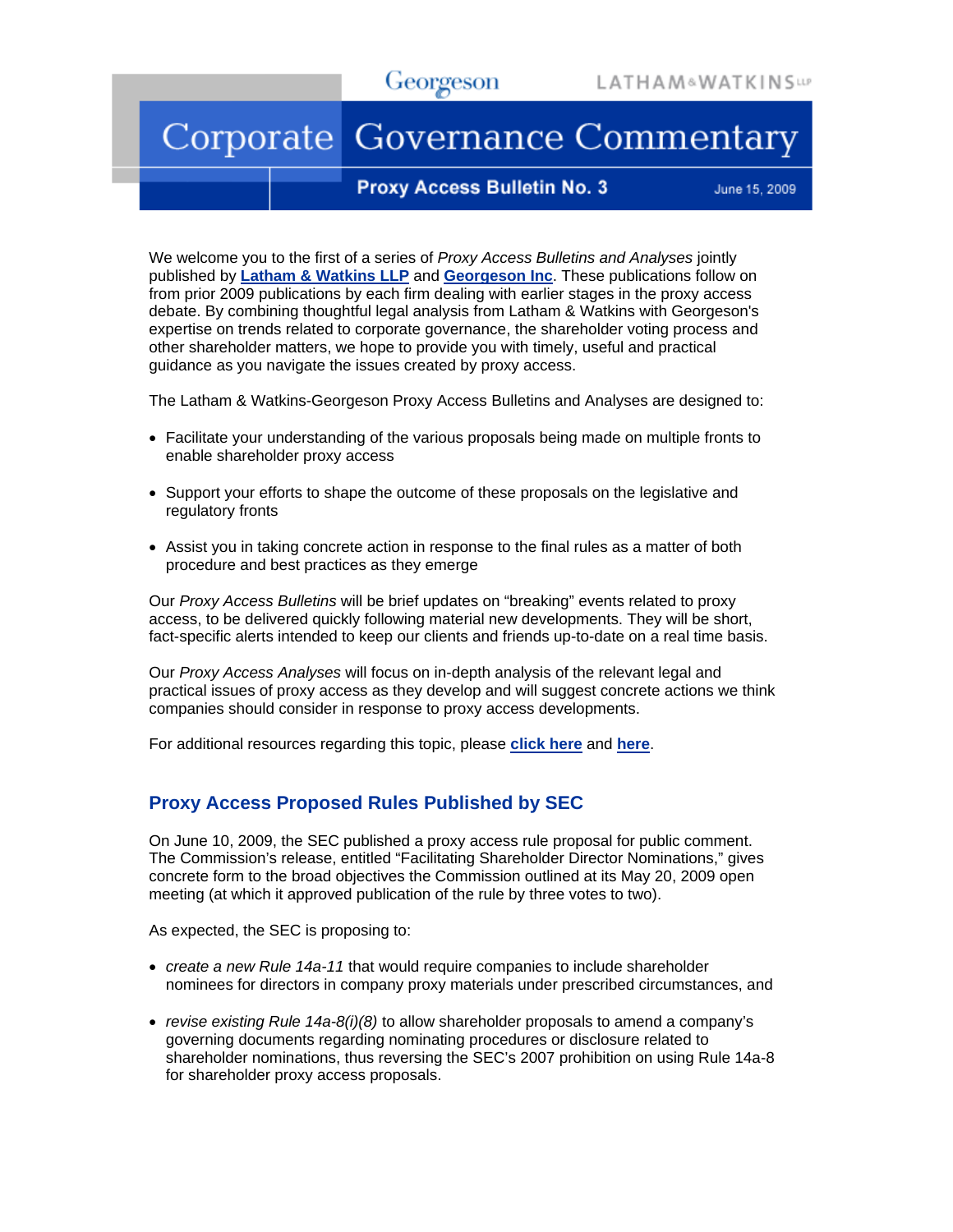# **Proposed Rule 14a-11**

The key features of the proposed rule are as follows:

- *Companies Subject to Proxy Access*: The proposed rule would apply to all Exchange Act reporting companies subject to the proxy rules, regardless of their size, including investment companies and companies that have voluntarily registered their stock (under Section 12(g)) but excluding debt-only issuers and foreign private issuers.
- *Minimum Ownership*: The proposed rule would set a tiered minimum-ownership requirement for shareholders seeking to nominate directors:
	- $\circ$  1 percent of the shares of a large accelerated filer (net assets of \$700 million or more),
	- $\circ$  3 percent of the shares of an accelerated filer (net assets of \$75 million or more, but less than \$700 million), and
	- o 5 percent of the shares of a non-accelerated filer (net assets less than \$75 million).
- *Minimum Holding Period*: Each nominating shareholder would be required continuously to have held the requisite number of shares for at least one year prior to the date it notifies the company of its intent to nominate a director, and must intend to hold the shares at least through the date of the annual or special meeting.
- *Aggregation*: Unaffiliated shareholders would be permitted to aggregate their holdings to meet the minimum share ownership threshold. There is no limit on the size of a nominating group. Communications for the purpose of forming a nominating group would be exempt from the proxy rules, provided they are limited in scope, do not request or solicit actual proxies and are filed with the Commission.
- *Beneficial Ownership Reporting*: The formation of a nominating group holding in excess of 5 percent of an issuer's equity securities would still be required to be reported under Regulation 13D. However, the formation of a nominating group would not affect any group member's otherwise existing eligibility to file on Schedule 13G rather than 13D. Moreover, an amendment to Rule 13d-1 would specifically allow groups formed solely to nominate a director pursuant to Rule 14a-11 to file on Schedule 13G.
- *Timing of Nomination*: Nominations would need to be submitted to the company on the same time schedule as Rule 14a-8 proposals (*i.e.*, no later than 120 days prior to the date of publication of the prior year's proxy material), unless a company's advance notice bylaws provided for a shorter period.
- *Mandated Disclosure and Filing*: Each nominating shareholder (including each shareholder within a nominating group) would be required to represent as to a number of items, including that:
	- $\circ$  the shareholder intends to hold its shares through the date of the annual meeting, as well as its intent with respect to continued ownership following the meeting (although the proposed rule is silent as to whether and how the shareholder's lending of its shares during this period would affect either of these statements),
	- o the shareholder's nominees are in compliance with applicable objective stock exchange independence requirements,
	- o neither the nominee nor the nominating shareholder has an agreement with the company regarding the nomination,
	- $\circ$  the shareholder is not attempting to effect a change of control (or to gain more than a minority of directors),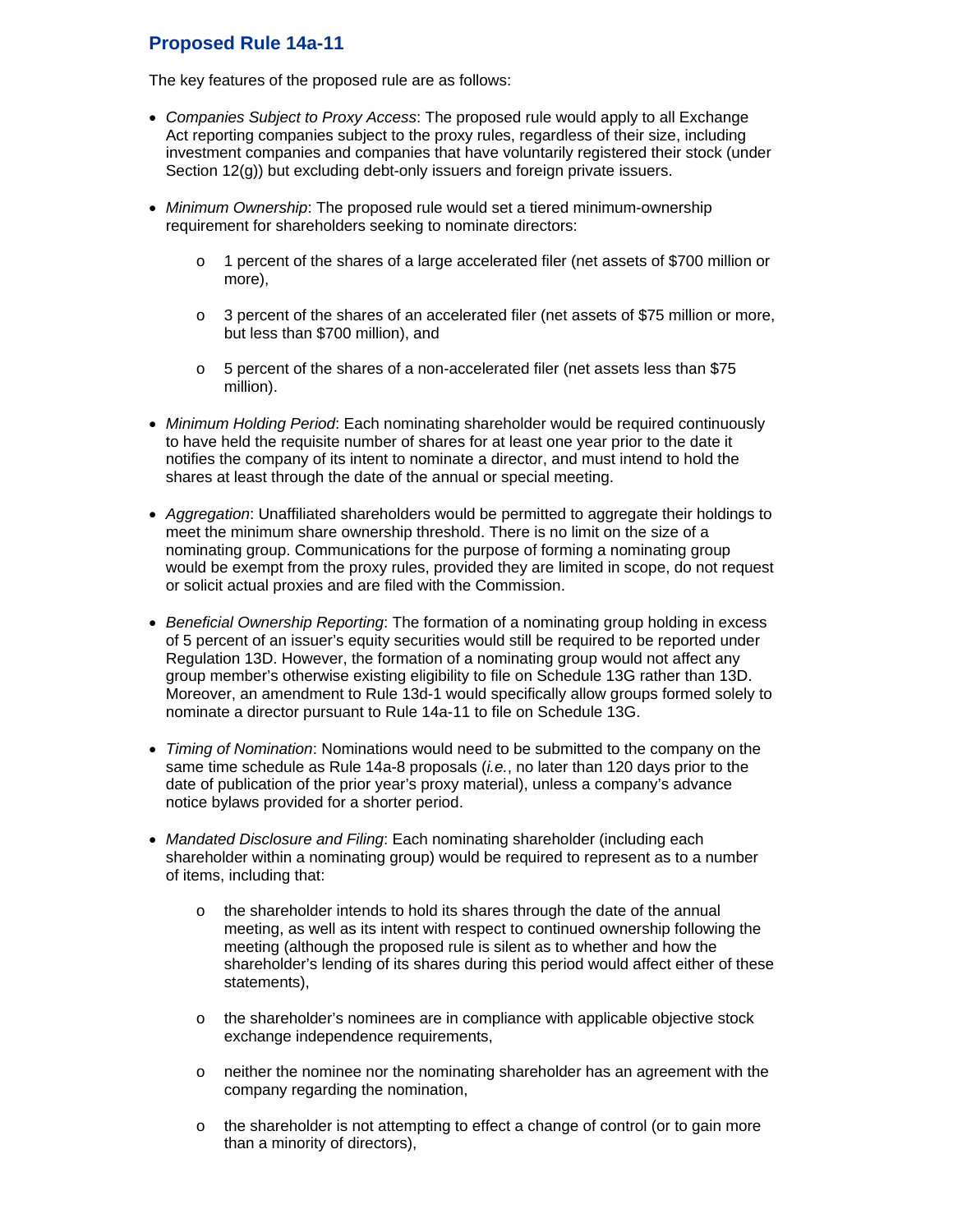- o the candidate's nomination to or initial service on the board, if elected, would not violate controlling state or federal law or applicable listing standards, and
- o the shareholder or shareholder nominating group is eligible to use Rule 14a-11 in terms of the minimum share ownership requirements.

The nominating shareholder would be required to file with the SEC and submit to the company a new schedule, Schedule 14N, which would cover all the information required under the new rule. Under proposed Rule 14a-19, this information would be required whether the shareholder nomination is made pursuant to Rule 14a-11 or pursuant to state law or a company's governing documents.

- *Minimum of One, no More than 25 percent of Directors*: Shareholders utilizing the direct access process could nominate the greater of one director (for a board of seven or less) or up to 25 percent of the board (rounded down to the closest whole number below 25 percent). Additional shareholder-nominated directors could be elected through a concurrent conventional proxy contest.
- *Staggered Boards*: Where a company has at least one director currently elected to its board pursuant to Rule 14a-11 and the term of the director extends past the date of the meeting at which directors will be elected, a company may exclude Rule 14a-11 nominees from its proxy to the extent that the election of the nominee would result in the total number of Rule 14a-11 nominated directors being more than 25 percent of the board.
- *More Directors than Slots*: If there are more nominations for proxy access directors than slots, priority would be determined by the date of submission, not the amount of shares held by the nominating shareholders. Moreover, a nominating shareholder or group is not limited in the number of its nominations, and the earliest nominating shareholder could nominate the full complement of available access slots.
- *Independence*: Proxy access nominees at listed companies would have to meet the applicable independence standards of the relevant exchange, except for any subjective determination required to be made by the company's board. There would not be any mandated independence standard for non-listed companies. Nominees would not, however, need to be independent from nominating shareholders.
- *Prohibition on Slate Voting*: When a shareholder nominee is included on a company's proxy, proposed Rule 14a-11 would not permit a company to provide shareholders with the option of voting only for (or withholding authority to vote for) all the company's nominees as a slate. Each nominee must be voted separately.
- *Investment Companies*: A series of specially tailored provisions would adapt the shareholder access process to registered investment companies.
- *Dispute Resolution*: There will be a dispute-resolution process (involving no-action requests submitted to the Staff) analogous to that used in connection with shareholder proposals under Rule 14a-8.

# **Proposed Amendments to Rule 14a-8(i)(8)**

As noted, in addition to proposing a direct right to proxy access, the SEC is also proposing to amend Rule 14a-8(i)(8) explicitly to permit shareholder proposals relating to proxy access in the form of bylaw amendments and requests for bylaw amendments. This amendment to Rule 14a-8(i)(8) would reverse the SEC's 2007 codification of its interpretation of the so-called "election exclusion." A shareholder proposal would be excludable to the extent the proposal conflicts with proposed Rule 14a-11.

The thresholds for direct access proposals under proposed amended Rule 14a-8(i)(8) would remain unchanged from those for other Rule 14a-8 proposals—shareholders would be required only to hold a minimum of \$2,000 in market value or 1 percent of the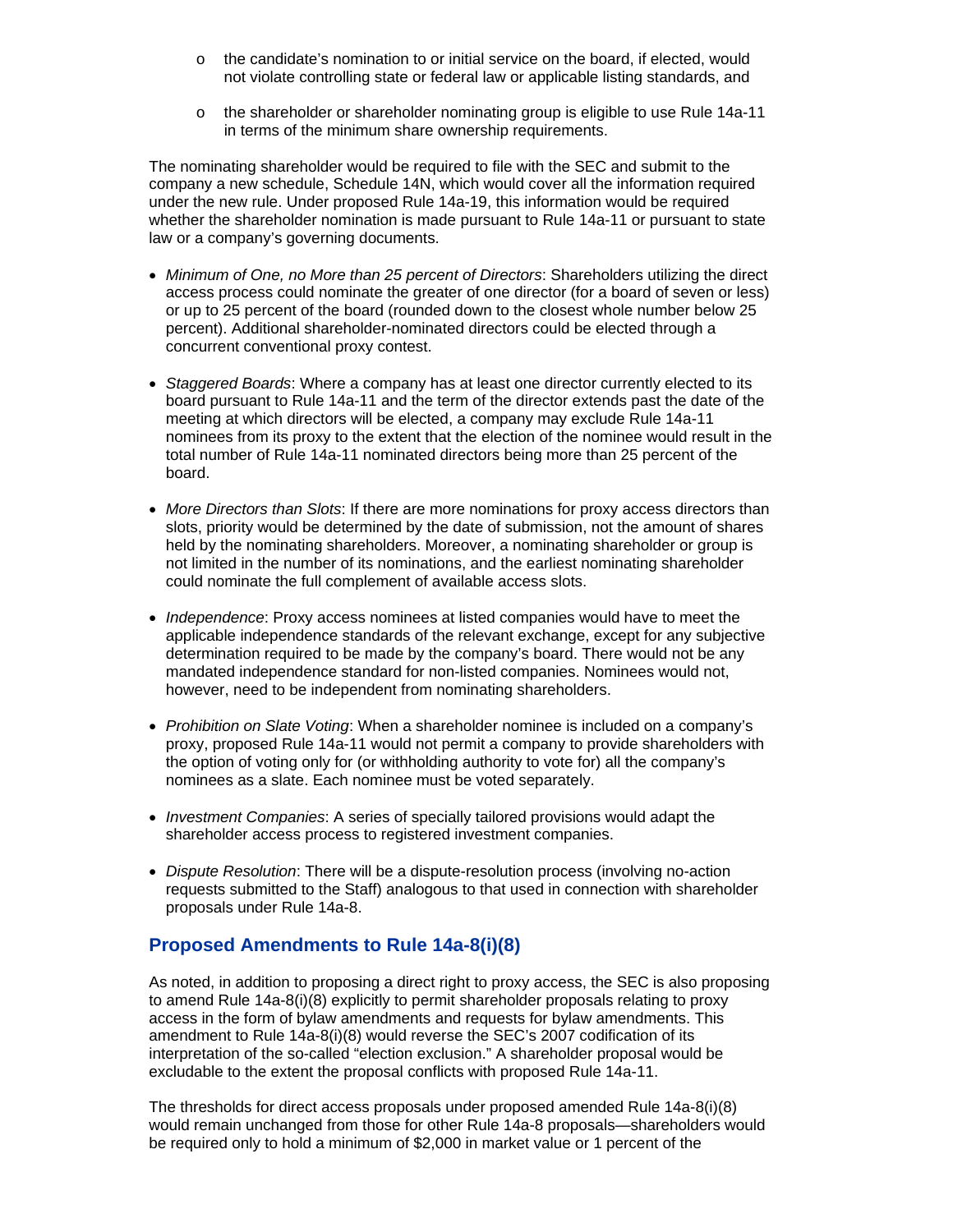outstanding shares (whichever is less) for a one-year period prior to the date they submit a proposed amendment.

## **Many Questions and Few Answers**

The Commission's proxy access proposals raise a multitude of questions, many of which are explicitly identified in the release and many of which are not. These questions, in general, fall into four distinct categories:

- *The Need for Change and Its Consequences*. The Commission fundamentally justifies its proposals by pointing to the current economic crisis. In particular, it cites serious concerns whether a weakness in corporate governance is directly linked to loss of investor confidence. Is there empirical evidence to support that link and the broader assertion that proxy access would address these ills? Put another way, what analysis supports the assumptions that proxy access will improve corporate governance and that, as a necessary corollary, the business community and society overall will benefit? Indeed, the release itself acknowledges that, in some cases, the proposals could lead to "lower quality boards." That comment rings true with our experience that the introduction into the boardroom of inexperienced directors who lack industry or community relationships with a sitting group of experienced and qualified directors can produce dysfunction and paralysis rather than improved decision-making.
- *Unidentified Policy and Practical Implementation Issues*. Taken on its own terms, the SEC proposal fails to address a myriad of challenging issues that are bound to arise in practice. A quick sample of those issues includes:
	- o What is the appropriate nature of "ownership" for the required holding period? The proposed rules sometimes merely talk about "holding" the shares and sometimes about "beneficial ownership." Neither term is defined and each has a variety of meanings depending on the context and intent of its usage.
	- o Should a proxy access director shed that status if re-nominated by the board for an additional term? If so, access "creep" could be a real issue for companies, leading to an inherent bias against re-nominations.
	- $\circ$  If the nominating shareholder changes its non-control intent, should this affect an elected access director? Does it matter if the company has annual elections for the full board or a staggered board?
	- o Is it appropriate and feasible to permit a traditional election contest to take place simultaneously with a "proxy access" election contest? Will the company have the right to solicit against the non-access nominees using proxy cards that list only management's slate? Can the shareholders nominating the proxy access director support the other shareholder nominees and distribute a combined proxy card? Will the profusion of proxy cards and the application of state law providing that the latest proxy supersedes all earlier proxies create too much confusion and potential for unintended consequences?
	- o How should proposed Rule 14a-11 interact with corporations whose governing documents already allow for proxy access? Proposed Rule 14a-11 suggests that the two regimes would exist side-by-side, provided that the corporate regime is more open to shareholder nominees—some would say "more shareholder friendly"—than Rule 14a-11. It is also noteworthy that the Commission has requested comments on whether Rule 14a-11 should control when the shareholders of a corporation have approved a shareholder access regime that is either more or less restrictive than a Rule 14a-11 regime.
	- o What will be the effect of the proposed liability regime under Rule 14a-11? The rule provides that a company will not be responsible for information provided by a nominating shareholder and then repeated by the company in its proxy statement, except where the company "knows or has reason to know" that the information is false or misleading. How will companies in practice assure themselves of the accuracy of statements by nominating shareholders? Does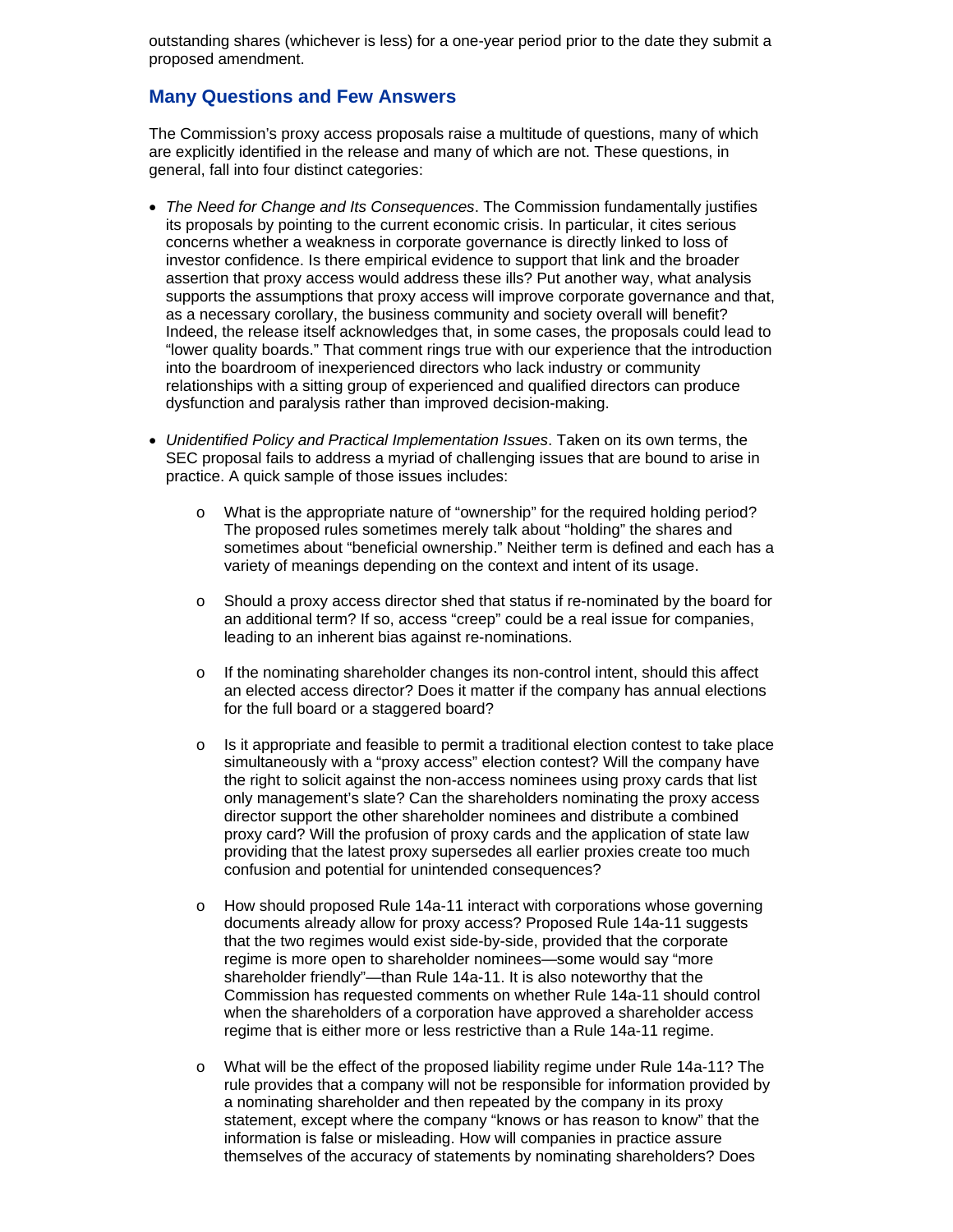this open the door to claims that a company had a due diligence obligation it failed to meet?

- *Statutory Authority*. Whether the SEC has the statutory authority to adopt the proposed proxy access rules (or indeed any proxy access rule) is a question that has been debated in the context of the SEC's 2003 and 2007 proxy access initiatives. It will continue to be debated in the context of the 2009 SEC initiative and, assuming the SEC does adopt proxy access rules, almost certainly will be the subject of litigation. The wild card here, of course, is whether Congress will adopt new legislation containing a grant of authority to resolve this controversy.
- *Federalism*. There is little doubt that, assuming it has statutory authority, the SEC has the constitutional power to pre-empt state corporate law. The question, then, is whether it is appropriate policy for the SEC to act in an area that many think has historically been and should continue to be the exclusive province of state administration of corporate law. This debate is brought home by the challenging federalism issues raised by the proposed SEC proxy access regime.
	- $\circ$  A major question is how the proposed rules would and should interact with existing state laws and the existing provisions of a company's governing documents relating to director nominations and elections. The Commission's proposal addresses the federalism issue by providing that a company can exclude otherwise qualifying access nominees under the federal regime if, but only if, specifically prohibited by applicable state law or the governing documents of the company.
	- o As the Commission's release notes, no state has enacted such a law. The result if a state were to do so seems clear. However, it is less clear whether a state could enact a statute that bars proxy access under the federal regime but nonetheless permits access under a state law regime.
	- o As for corporate charters and bylaws barring access, while we are not aware that any currently exist, the proposed rules seems to contemplate adoption of charter or bylaw amendments that would bar access. This raises the possibility of shareholders "opting out" of access by charter or bylaw amendment, as well as a board's opting out of access by board adopted bylaws in states like Delaware where board adoption of proxy access bylaws will be permissible as of August 1, 2009.

## **Next Steps**

The comment period will be open for 60 days from the date the release is published in the Federal Register. It is obvious that the Commission will receive a large number of comments. The Commission received 690 comments in response to the 2003 proxy access proposal and 8,800 comment letters in response to the 2007 proposal (though 8,400 of those were form letters). Moreover, there are 171 specific "request for comments" from the Staff in the release, many of which themselves contain multiple questions. This alone will certainly result in a number of long and complicated comment letters and a highly complex review process prior to implementation of a proxy access regime.

One possibility might be for the Commission to amend Rule 14a-8 to permit access proposals for the 2010 proxy season while it continues to work on its substantive access proposal. But this solution to the timing issues would be controversial and potentially further complicating in that it would permit a rash of Rule 14a-8 shareholder access proposals which, if adopted, might be at odds with the Commission's final rules.

Other timing and process uncertainties include:

• The possibility of legislative action by Congress, either in the form of an enabling statute that would confirm SEC rulemaking authority, or in the form of a more prescriptive mandated access regime (such as Sen. Schumer's recently proposed "Shareholder Bill of Rights").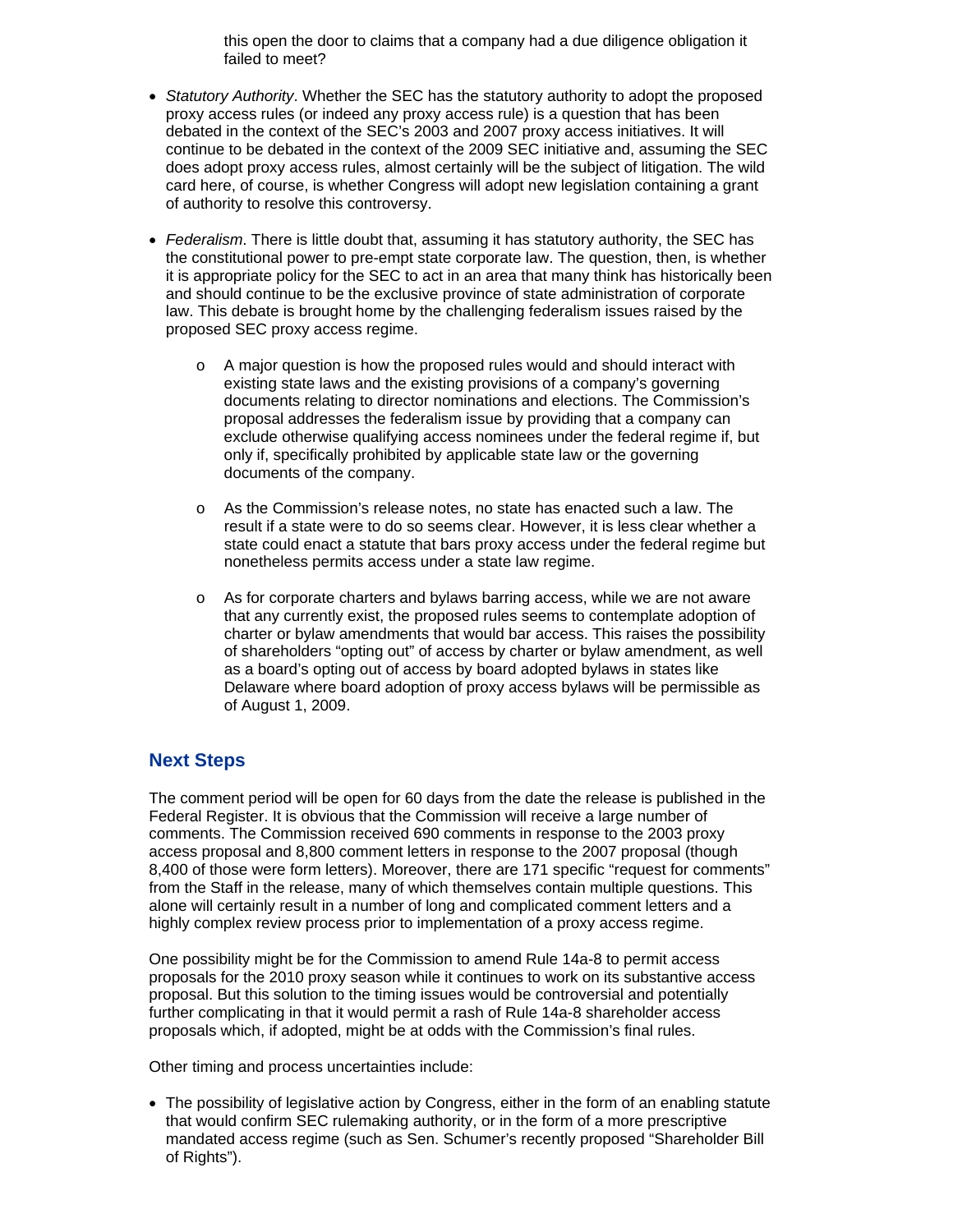- State legislation relating to proxy access, including enabling statutes such as Delaware's, statutes barring access entirely or statutes prescribing access regimes either supplementing the SEC rule proposals or, perhaps, purporting to supersede SEC access rules.
- Actual or threatened litigation challenging the Commission's statutory authority to enact an access regime.
- Adoption of access bylaws by companies seeking to demonstrate the lack of need or the inappropriateness of an SEC "one size fits all" rule or to pre-empt shareholder proposals under an amended Rule 14a-8.
- Publication of "model" access bylaws to inform the debate about the provisions needed or appropriate for an access regime.
- The possibility of final or additional rulemaking on such items as New York Stock Exchange Rule 452 (as it applies to director elections) and the SEC's e-proxy rules, which could make the final SEC proxy access regime part of a wider reconsideration of the current proxy system.

#### **Conclusion**

Given the likely extensive and vociferous debate that the SEC comment process has invited, the controversial nature of the proposed rules and the other uncertainties outlined in this alert, some have predicted the Commission will be challenged to enact its full proxy access proposal in time for the 2010 proxy season. In our view, it is too early to tell. As a consequence, general counsel and corporate secretaries would be well advised to schedule sessions at their early fall board meetings to educate their boards on the issues presented by the proposed rules, possible bylaw amendments and other appropriate preparation for the 2010 proxy season. In upcoming *Commentaries* our firms will provide our clients information to support such discussions and planning.

**If you have any questions regarding this** *Commentary***, please contact the Georgeson Inc. representatives or Latham & Watkins LLP representatives listed below or the Latham attorney with whom you normally consult.** 

#### **Latham & Watkins LLP Representatives**

| <b>Adel Aslani-Far</b> | <b>Scott Hodgkins</b> |
|------------------------|-----------------------|
| <b>Barry Bryer</b>     | <b>Peter Kerman</b>   |
| <b>Alex Cohen</b>      | <b>Robert Koenig</b>  |
| <b>Bradley Faris</b>   | <b>Richard Meller</b> |
| <b>Mark Gerstein</b>   | <b>Brian Miller</b>   |
| <b>Scott Herlihy</b>   | <b>Chuck Nathan</b>   |
|                        | <b>John Newell</b>    |

**[Raluca Papadima](http://www.lw.com/Attorneys.aspx?page=AttorneyBio&attno=04373) [David Schwartzbaum](http://www.lw.com/Attorneys.aspx?page=AttorneyBio&attno=01747) [Constantine Skarvelis](http://www.lw.com/Attorneys.aspx?page=AttorneyBio&attno=04514) [Steven Stokdyk](http://www.lw.com/Attorneys.aspx?page=AttorneyBio&attno=04023) [Paul Tosetti](http://www.lw.com/Attorneys.aspx?page=AttorneyBio&attno=00861) [Joel Trotter](http://www.lw.com/Attorneys.aspx?page=AttorneyBio&attno=02996)**

#### **Georgeson Inc. Representatives**

**[David S. Drake](mailto:ddrake@georgeson.com)** President +1.212.440.9861 New York

**[Rhonda L. Brauer](mailto:rbrauer@georgeson.com)** Senior Managing Director – Corporate Governance +1.212.805.7168 New York

## **[Rachel L. Posner](mailto:rposner@georgeson.com)**

Senior Managing Director and General Counsel +1.212.440.9921 New York